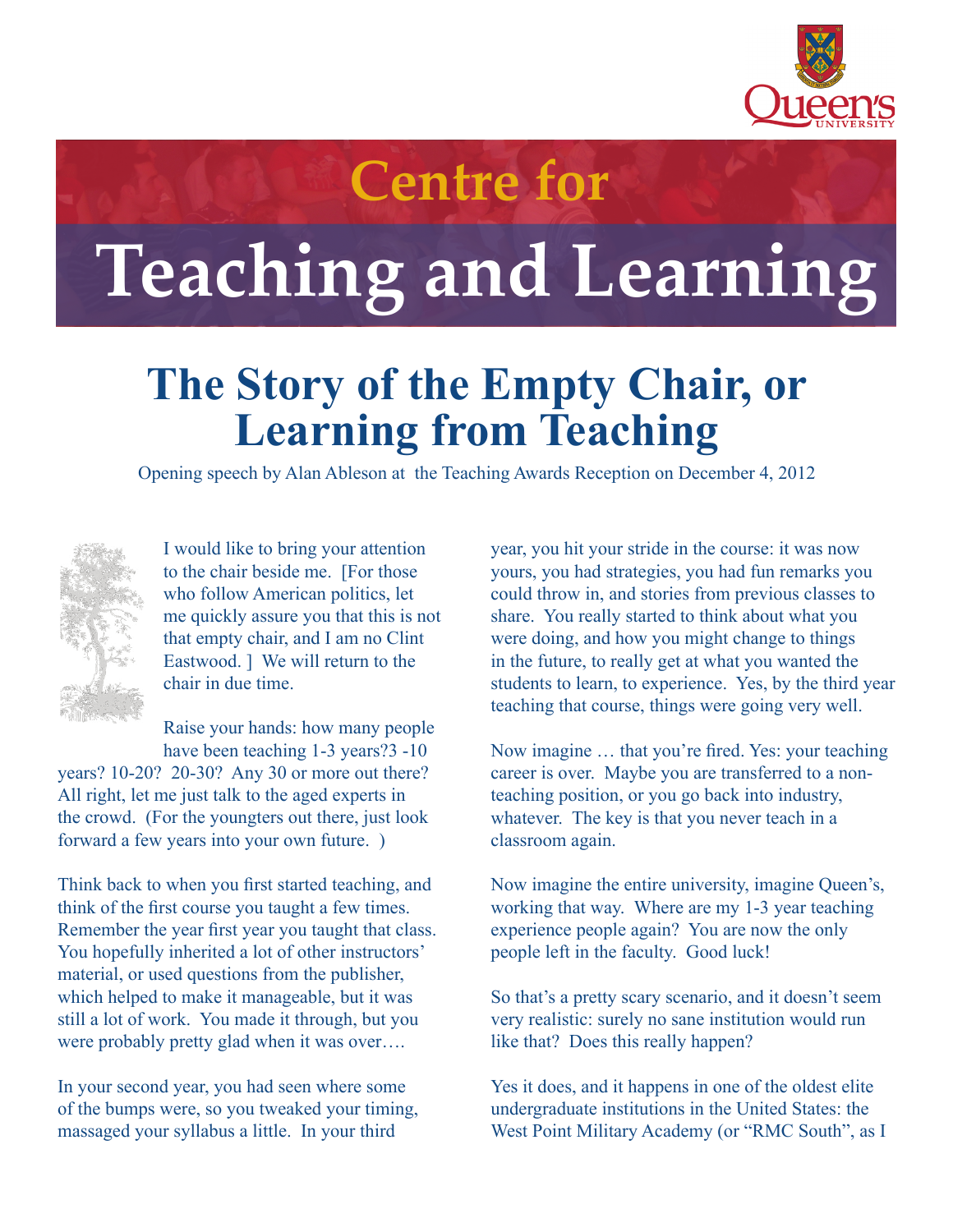understand they like to be called). It is a publicly funded university that includes military training as part of an undergraduate education. Students exchange a future commitment to the military for full room and board during their time at West Point. Is it a quality institution? Well, its alumni include Pershing, Patton, Eisenhower, McChrystal and Petreus, and for the last seven years, West Point has contributed at least one Rhodes Scholar, out of the 32 from across the entire United States. This is an institution with good students and a high quality program.

[Fun historical aside. Back in 1823, guess what first-year cadets studies all morning for 6 days a week? Mathematics. (That's the easy one: I'm from math after all…) What about all afternoon for 6 days a week? …. French! I'll leave it to the history buffs to figure out why...]

Back to our story! Now, whatever your reservations you might have about military organizations in general, or the US military in particular, no one can dispute that they see their personnel as one of their most important resources. On-going training is a massive undertaking, and that goes double for West Point, where they are building the foundational training of their future officer corps.

Yet there seems to be a contradiction here: if the training of their future leaders is so important, why would the organization trust the bulk of the teaching at West Point to instructors who are only there for 3 years? The answer is that the instructors are largely service members too, and they are posted on 3 year rotations. Typically after obtaining a Master's or Ph.D. degree, service men and women are selected as instructors at West Point, and then at the end of 3 years they move on to a new position elsewhere in the military.

To put this in our context again, imagine you received your Ph.D., were hired to teach a first year class the next Fall. In this system, you would leave the university before any of your students graduated.

Alright, so that's seems like a crazy way to run a school, but if it works for them, then fine. Where is the connection to how we teach and learn here at Queen's? We're not a military institution, with the Deans as generals and faculty as captains (despite how well that might simplify the jobs of the Deans at times…)

The connection I see is that the few continuing faculty at West Point have to, have to, have to take faculty training, teacher training incredibly seriously. They need new faculty to be as close to their best on Day 1 of Year 1 as they can get. No comments like "ah, your USATS will go up next year, don't worry", no. They have to think about and implement teacher training on a scale that that makes any Queen's effort pale in comparison. So how do they bring a novice instructor up to an expert in the short time frame they have? Well, some of the obvious ways:

- intense pre-class training in the summer, essentially the CTLs SGS 901 but more.
	- o Little plug for the CTL: almost every thing I've learned about good teaching has been facilitated by the CTL, and I hope that any Provosts and budget model people are listening!
- Ongoing planning meetings throughout the term, etc.

The one you might not expect brings us back to the chair, this empty chair.

Teaching students is an art. You can talk about art, but that is never the experience of art. You can describe what you do in class, but that isn't what happened there. You can tell a colleague about that activity you tried out, but that's not them see-

ing and hearing the students working through it. How do you convey the reality of teaching as it is, not as it is described? At West Point, their answer is the empty chair. Every

Every classroom has one empty chair, right beside the door. That chair is there for any instructor to sit in whenever they like, for however long they like.